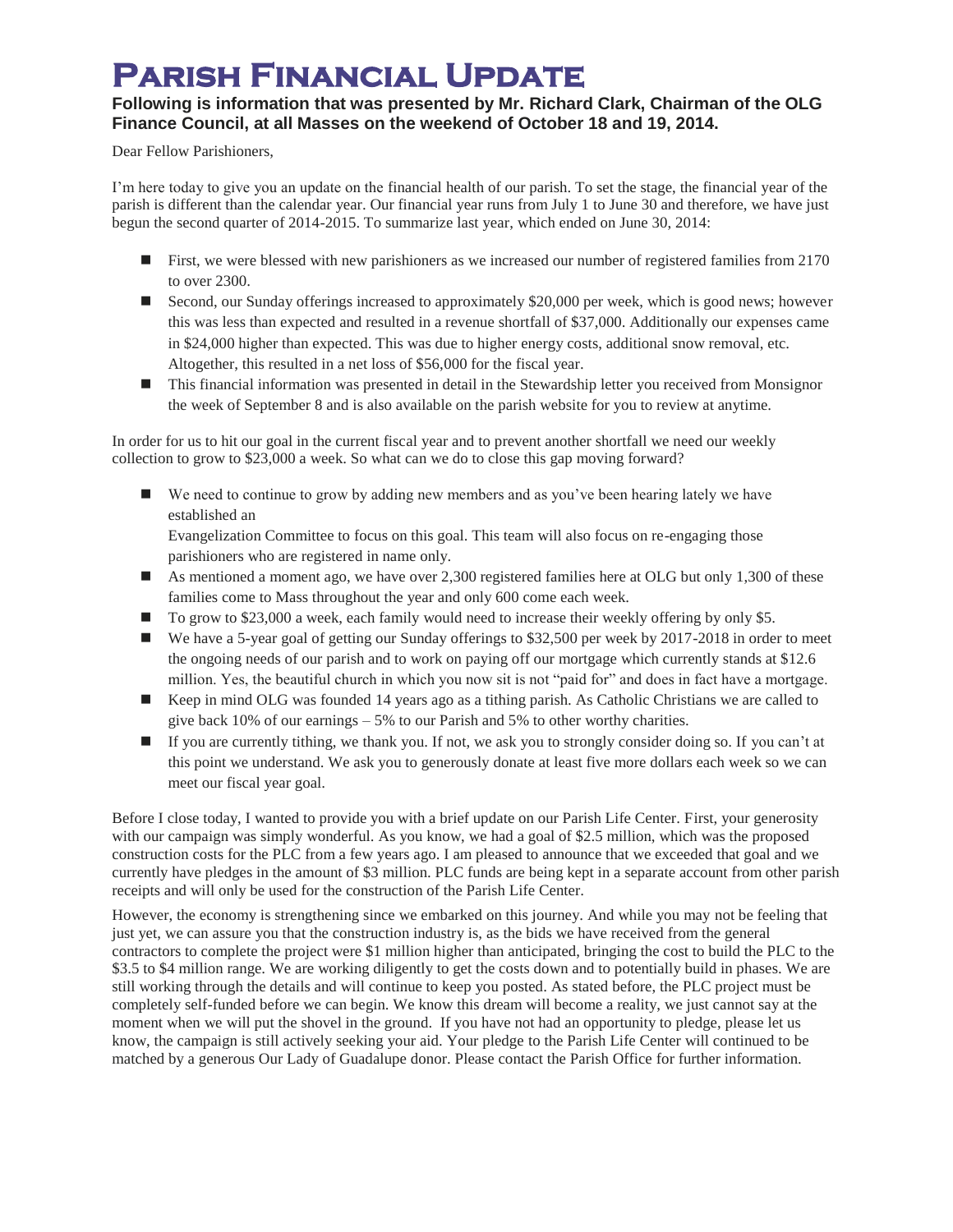#### **Our Lady of Guadalupe Finance Council Members**

Roseanne Lane Rose Lee<br>
Michele Savage Judy Wicklum

Richard Clark Timothy Conniff Paul Crovo<br>
William Gruccio Peter Hawley Philip Junker William Gruccio Peter Hawley Philip Junker<br>
Roseanne Lane Rose Lee Ellen Roehm Michele Savage Judy Wicklum Rev. Msgr. Joseph Gentili<br>Rev. Robert lanelli Rev. Mr. Robert Brady Rev. Mr. Robert Brady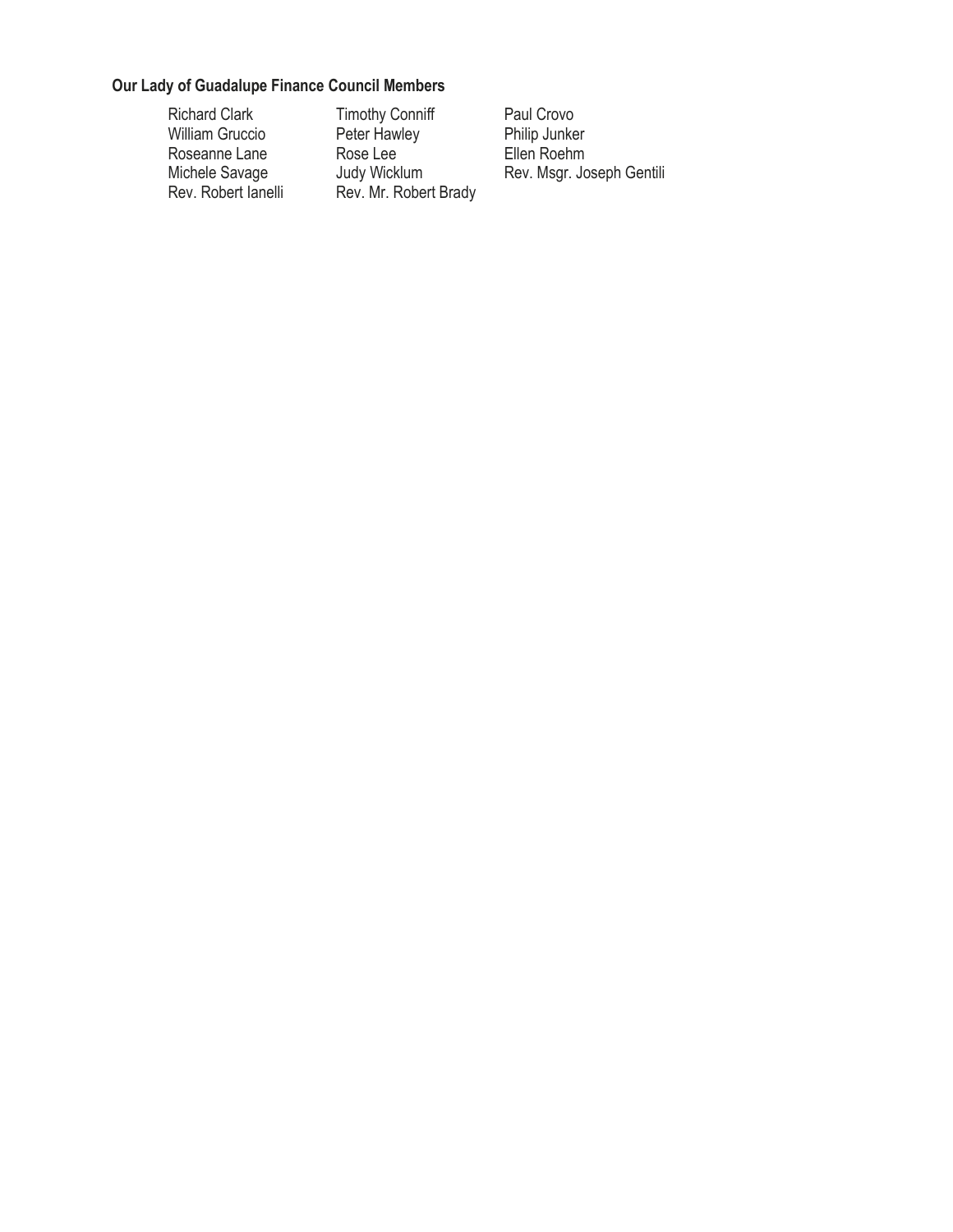## **OUR LADY OF GUADALUPE CHURCH, BUCKINGHAM**

Annual Parish Financial Report for Fiscal Year Ended June 30, 2014

#### **Operating Income** Sunday Collections 1,037,822 Other Collections for Parish Use 168,692 Religious Education Programs 124,661 Stole fees 2008 2009 17,075 Socials, donations, net 286 Interest, Dividends and Rentals, Net 5,928 Other Church income 25,381 **TOTAL OPERATING INCOME** 2.1 and 2.1 and 2.1 and 2.1 and 2.1 and 2.1 and 2.1 and 2.1 and 2.1 and 2.1 and 2.1 and 2.1 and 2.1 and 2.1 and 2.1 and 2.1 and 2.1 and 2.1 and 2.1 and 2.1 and 2.1 and 2.1 and 2.1 and 2.1 and 2.1 a **Operating Expenses** Diocesan Assessments 82,300 Salaries 354,863 Payroll Taxes and Benefits 151,556 Transportation Expenses/Insurance 17,898 Property Insurance/Real Estate Taxes 44,276 Pastoral Administration 136,235 Professional Fees 2006 2007 12:00 12:00 12:00 12:00 12:00 12:00 12:00 12:00 12:00 12:00 12:00 12:00 12:00 12:00 12:00 12:00 12:00 12:00 12:00 12:00 12:00 12:00 12:00 12:00 12:00 12:00 12:00 12:00 12:00 12:00 12:00 12:00 12 Outside Printing/Publications 18,951 Office Supplies/Equipment 34,509 Liturgical/Altar Supplies 19,652 Religious Education Programs 42,213 Rectory Operation **45,078** Maintenance 63,053 Utilities 76,032 Subsidy to Parish Elementary Schools **77,717 TOTAL OPERATING EXPENSES** 1,180,836 **EXCESS OPERATING INCOME BEFORE LOAN INTEREST** 199,009 Loan Interest paid 255,770 **EXCESS OPERATING EXPENSES AFTER LOAN INTEREST** (56,761)

## **OUR LADY OF GUADALUPE CHURCH, BUCKINGHAM**